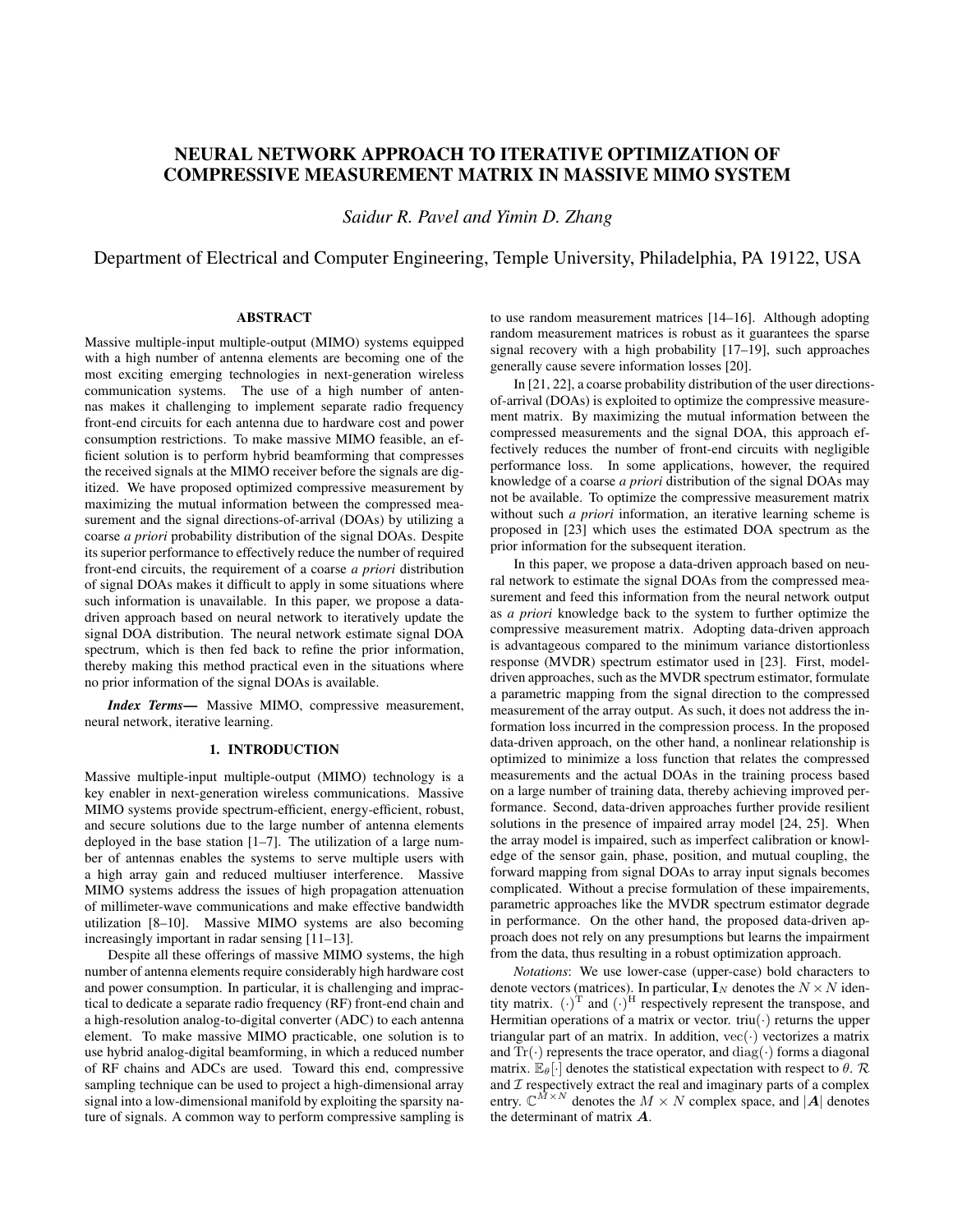#### 2. SIGNAL MODEL

Consider D uncorrelated signals that are impinging on a massive MIMO system equipped with  $N$  antennas from directions  $\boldsymbol{\theta} = [\theta_1, \theta_2, \cdots \theta_D]^\text{T}$ . The baseband vector of the array received signal at time  $t$  is modeled as

$$
\boldsymbol{x}(t) = \sum_{d=1}^{D} \boldsymbol{a}(\theta_D) s_d(t) + \boldsymbol{n}(t) = \bar{\boldsymbol{A}}(\boldsymbol{\theta}) \boldsymbol{s}(t) + \boldsymbol{n}(t), \quad (1)
$$

Where  $\bar{A}(\theta) = [a(\theta_1), a(\theta_2), \cdots, a(\theta_D)] \in \mathbb{C}^{N \times D}$  denotes the presumed array manifold matrix whose column  $\boldsymbol{a}(\theta_d) \in \mathbb{C}^N$ represents the presumed steering vector of the dth user with DOA  $\theta_d$ ,  $s(t) = [s_1(t), s_2(t), \cdots, s_D(t)]^T \in \mathbb{C}^D$  represents the signal waveform vector, and  $n(t) \sim \mathcal{CN}(\mathbf{0}, \sigma_n^2 \mathbf{I}_D)$  represents the zero-mean additive white Gaussian noise (AWGN) vector.

When an array sensor contains calibration errors, we describe the gain and phase errors of the *n*th sensor as  $g_n = \alpha_n e^{\jmath \beta_n}$  for  $n=1,\cdots,\tilde{N}$ , and denote  $\boldsymbol{g}=[\alpha_1e^{\jmath\beta_1},\cdots,\alpha_Ne^{\jmath\beta_N}]^{\mathrm{T}}$ . Then, the actual array manifold  $A(\theta)$  is expressed as

$$
A(\theta) = \text{diag}(g)\bar{A}(\theta). \tag{2}
$$

Denote  $\mathbf{\Phi} = [\phi_1^{\mathrm{T}}, \phi_2^{\mathrm{T}}, \cdots, \phi_M^{\mathrm{T}}]^{\mathrm{T}} \in \mathbb{C}^{M \times N}$  with  $M \ll N$ as the compressive measurement matrix, where  $\phi_m \in \mathbb{C}^{1 \times N}$  is a row vector denoting the measurement kernel for  $m = 1, \dots, M$ . is designed to be row-orthonormal, i.e.,  $\Phi \Phi^H = I_M$ , to keep the noise power unchanged after applying the compression. Projection of the high-dimensional signal vector  $x(t)$  into the mth measurement kernel  $\phi_m$  yields the mth compressive measurement  $y_m(t)$  =  $\phi_m\mathbf{x}(t)$ . Stacking the M compressed measurement vector yields  $y(t) = [y_1(t), y_2(t), \cdots, y_M(t)]^T \in \mathbb{C}^M$ , which is given as

$$
\mathbf{y}(t) = \mathbf{\Phi}\mathbf{x}(t) = \mathbf{\Phi}\mathbf{A}(\theta)\mathbf{s}(t) + \mathbf{\Phi}\mathbf{n}(t), \tag{3}
$$

where  $\mathbf{\Phi} \mathbf{A}(\theta) \in \mathbb{C}^{M \times D}$  represents the compressed array manifold with significantly reduced dimension.

This paper aims to optimize the compressive measurement matrix  $\Phi$  based on the maximization of mutual information  $I(\mathbf{y}; \theta)$  between the compressed measurements  $\boldsymbol{\psi}$  and the signal DOA  $\theta$  without assuming any knowledge about the signal DOA distribution. The problem is formulated as

$$
\max_{\Phi} I(\mathbf{y}; \theta) \tag{4}
$$
  
s.t. 
$$
M = C_R N,
$$

where  $C_R < 1$  denotes the desired compression ratio. We use a neural network to refine the prior information for further optimizing Φ in an iterative manner.

# 3. OPTIMIZATION OF COMPRESSIVE MEASUREMENT MATRIX

In this section, we summarize the optimization approaches of the compressive measurement matrix developed in [21–23], whereas the proposed data-driven iterative learning is presented in Section 4.

## 3.1. Probabilistic Signal Model

Consider signal DOA  $\theta$  as a random variable with a probability density function (PDF)  $f(\theta)$ . In [21, 22], it is assumed that coarse knowledge of  $f(\theta)$  is available. In this case, according to the law of the total probability, the PDF of the compressed measurement vector  $y$  is expressed as

$$
f(\mathbf{y}) = \mathbb{E}_{\theta} \{ f(\mathbf{y}|\theta) \} = \int_{\theta \in \Theta} f(\mathbf{y}|\theta) f(\theta) d\theta, \tag{5}
$$

where  $\Theta$  is the angular region of observation. We discretize the PDF  $f(\theta)$  into K angular bins with an equal width of  $\Delta\bar{\theta}$  so that the probability of the kth angular bin is given as  $p_k \approx f(\bar{\theta}_k) \Delta \bar{\theta}$  with  $\sum_{k \in \mathcal{K}} p_k = 1$ , where  $\bar{\theta}_k$  is the nominal angle of the *k*th angular bin and  $\widehat{K} = \{1, 2, \dots, K\}$ . As a result, the PDF of y becomes

$$
f(\mathbf{y}) \approx \sum_{k \in \mathcal{K}} p_k f(\mathbf{y} | \bar{\theta}_k).
$$
 (6)

Considering a signal impinging from the kth angular bin with a nominal DOA  $\bar{\theta}_k$ , the compressed measurement vector is given as

$$
\boldsymbol{y}|_{\theta=\bar{\theta}_k} = \boldsymbol{\Phi}(\boldsymbol{a}(\bar{\theta}_k)s(t)+\boldsymbol{n}(t)),\tag{7}
$$

and the corresponding conditional PDF is

$$
f(\mathbf{y}|\bar{\theta}_k) = \frac{1}{\pi^M |\mathbf{C}_{\mathbf{y}\mathbf{y}|\bar{\theta}_k}|} e^{-\mathbf{y}^{\mathrm{H}} \mathbf{C}_{\mathbf{y}\mathbf{y}|\bar{\theta}_k}^{-1} \mathbf{y}},
$$
(8)

where  $C_{yy|\bar{\theta}_k} = \Phi(\sigma_s^2 \mathbf{a}(\bar{\theta}_k) \mathbf{a}^{\text{H}}(\bar{\theta}_k) + \sigma_n^2 \mathbf{I}) \Phi^{\text{H}}$  is the covariance matrix of the compressed measurement  $y|_{\theta=\bar{\theta}_k}$  and  $\sigma_s^2$  is the estimated signal power. Therefore, the PDF of  $y$  is approximated as a Gaussian mixture distribution.

#### 3.2. Optimization of the Compressive Measurement Matrix

To optimize the compressive measurement matrix  $\Phi$  through the maximization of the mutual information between the compressed measurement vector  $y$  and the DOA  $\theta$ , the gradient of the mutual information  $I(\mathbf{y}; \theta)$  with respect to  $\mathbf{\Phi}$  is obtained as

$$
\nabla_{\mathbf{\Phi}} I(\mathbf{y}; \theta) = \nabla_{\mathbf{\Phi}} h(\mathbf{y}) - \nabla_{\mathbf{\Phi}} h(\mathbf{y}|\theta), \tag{9}
$$

where  $\nabla_{\Phi}$  represents the gradient operator with respect to  $\Phi$ ,  $h(\mathbf{y}) = -\mathbb{E}_{\mathbf{y}}\{\log[f(\mathbf{y})]\}\$ is the differential entropy of  $\mathbf{y}$ , and  $h(\mathbf{y}|\theta) = -\mathbb{E}_{\mathbf{y},\theta} \{ \log[f(\mathbf{y}|\theta)] \}$  is the conditional differential entropy of  $y$  given the signal DOA  $\theta$ . An approximation of the mutual information gradient can be derived as [21, 22]:

$$
\nabla_{\Phi} I(\mathbf{y}; \theta) \n\approx \frac{\sum_{k \in \mathcal{K}} \frac{p_k}{\left| \frac{C_{\mathbf{y}\mathbf{y} | \vec{\theta}_k}{\sigma_n^2} \right|}} \left[ \frac{C_{\mathbf{y}\mathbf{y} | \vec{\theta}_k}}{\sigma_n^2} \right]^{-1} \Phi \left( \frac{\sigma_s^2}{\sigma_n^2} \mathbf{a}(\bar{\theta}_k) \mathbf{a}^{\mathrm{H}}(\bar{\theta}_k) + \mathbf{I} \right) \n\approx \frac{\sum_{k \in \mathcal{K}} p_k \left| \frac{C_{\mathbf{y}\mathbf{y} | \vec{\theta}_k}}{\sigma_n^2} \right|^{-1}}{\sum_{k \in \mathcal{K}} p_k \left| \frac{\sigma_s^2}{\sigma_n^2} \mathbf{a}(\bar{\theta}_k) \mathbf{a}^{\mathrm{H}}(\bar{\theta}_k) + \mathbf{I} \right),
$$
\n(10)

where  $\sigma_s^2/\sigma_n^2$  represents the estimated signal-to-noise ratio (SNR) of the input signal.

The obtained mutual information gradient  $\nabla_{\Phi} I(\mathbf{y}; \theta)$  is used to iteratively update the compressive measurement matrix  $\Phi$  in a gradient ascent manner, i.e.,

$$
\mathbf{\Phi} \leftarrow \mathbf{\Phi} + \gamma \nabla_{\mathbf{\Phi}} I\left(\mathbf{y}; \theta\right),\tag{11}
$$

where  $\gamma > 0$  is the step size.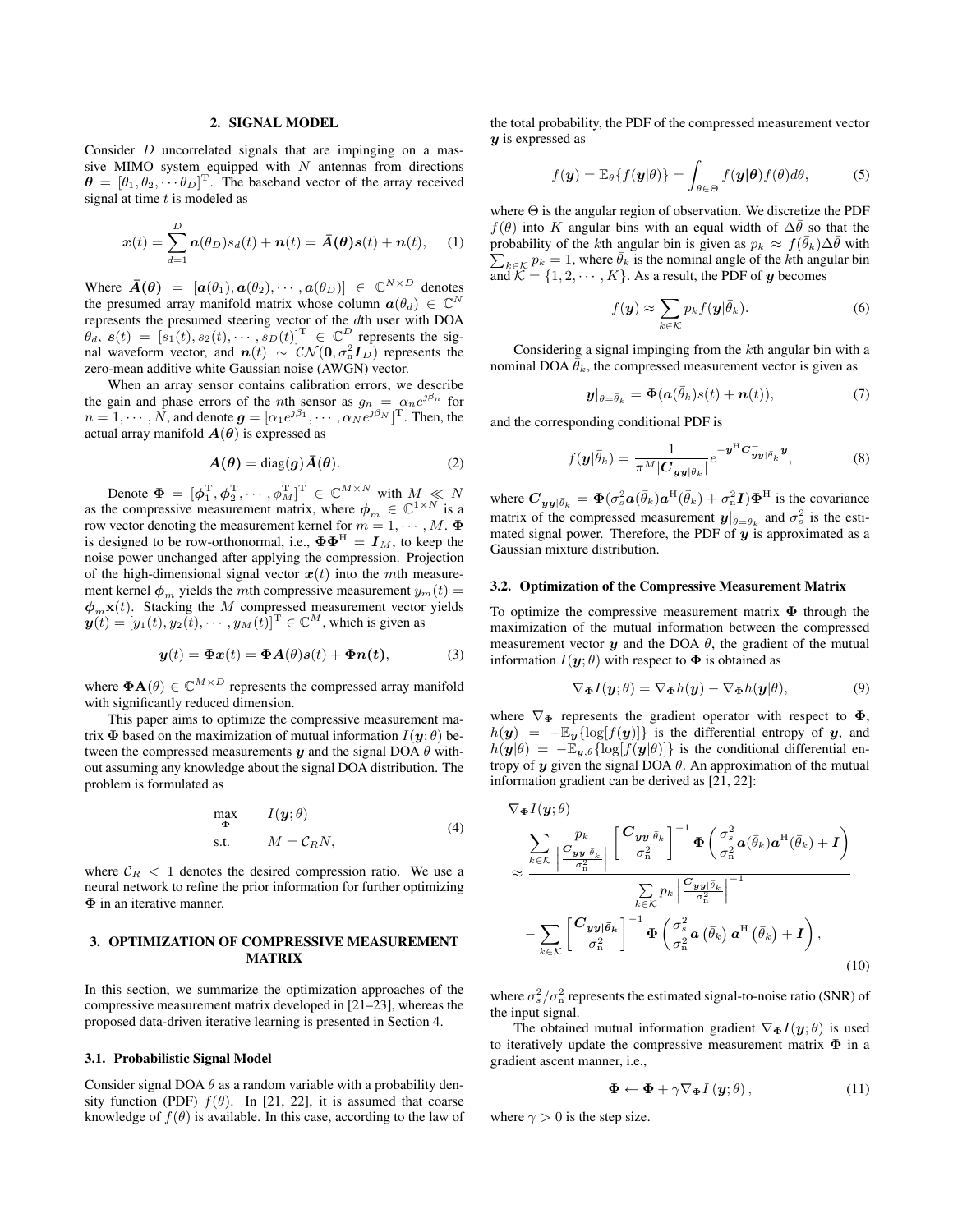

Fig. 1: Proposed iterative learning framework.

#### 3.3. Iterative Learning Scheme

An MVDR estimator computes the spatial spectrum as [23]

$$
P^{(i)}(\theta) = \frac{\mathbf{a}^{\mathrm{H}}(\theta)(\mathbf{\Phi}^{(i)})^{\mathrm{H}}\mathbf{\Phi}^{(i)}\mathbf{a}(\theta)}{\mathbf{a}^{\mathrm{H}}(\theta)(\mathbf{\Phi}^{(i)})^{\mathrm{H}}(\hat{\mathbf{R}}_{yy}^{(i)})^{-1}\mathbf{\Phi}^{(i)}\mathbf{a}(\theta)},
$$
(12)

where superscript  $(i)$  is added to indicate the *i*th iteration. When the signal DOA distribution is not available, We normalize the estimated spatial spectrum and use it as the prior distribution in the subsequently iteration, i.e.,  $\hat{p}_k^{(i+1)} = P^{(i)}(\theta_k)/\sum_{j \in \mathcal{K}} P^{(i)}(\theta_j)$ . This learning process can be iterated. In the initial condition, when there is no prior information about the signal arrivals, a random compressive measurement matrix consisting of row-orthonormal Gaussian random elements is used.

## 4. NEURAL NETWORK-BASED ITERATIVE LEARNING

In this section, we propose a data-driven framework to estimate the signal DOAs from the compressed measurement and use the estimated spatial spectrum as the the prior information for the next iteration for further compression, as shown in Fig. 1. The subscript  $ij$  in Fig. 1 denotes the *i*th stage and the *j*th element. While the basic concept of iterative learning is similar to [23], the neural network output, in lieu of the MVDR estimates, is used to improve the accuracy and robustness against imperfections.

The proposed framework is divided into two stages. The first stage estimates the coarse probability distributions whereas the second stage refines the spatial spectrum. Note that a single distribution is used in the first stage for all observations and a single compressive measurement matrix  $\Phi$  is optimized. Once  $\Phi$  is optimized, it is kept fixed for this stage and the obtained compressed data are then preprocessed before they are fed into the neural network NN1. The neural network is trained by exploiting the actual DOAs as the label and produce B distributions which respectively correspond to different observations of the training dataset. For each of the distributions, a separate compressive measurement matrix is computed in the second stage. Thus, the compression performed in the second stage utilizes the specific prior corresponding to a particular observation. The preprocessed compressed data are then fed into the neural network NN2 to refine the spatial spectrum estimate.

To preprocess the compressed data, we first compute the sample covariance matrix of the compressed measurements from the available T sample as  $\mathbf{R_y} = \frac{1}{T} \sum_{t=1}^{T} \mathbf{y}(t) \mathbf{y}^{\text{H}}(t)$ . Exploiting the Hermitian property of the covariance matrix, we only consider the upper triangular elements, which are vectorized before feeding into the

neural network as  $\bar{r} = \text{vec}(\text{triu}(\hat{R_y}))$ . We then separate and stack the real and imaginary part as  $\mathbf{r} = [(\mathcal{R}(\mathbf{r}))^{\mathrm{T}} (\mathcal{I}(\mathbf{r}))^{\mathrm{T}}]^{\mathrm{T}}$ .

For a total of  $B$  observations, the complete training dataset is formed by concatenating the vectors  $r<sub>b</sub>$  corresponding to the observations  $b \in \{1, 2, \dots, B\}$ . The complete training dataset  $\mathcal X$  is obtained by stacking all B vectors as  $\mathcal{X} = [\mathbf{r}_1, \mathbf{r}_2, \cdots, \mathbf{r}_B].$ 

The proposed neural network structure is depicted in Fig. 2, where the fully connected network consists of 5 hidden layers. The number of hidden layers and the number of nodes in each layer are experimentally chosen to trade off between the optimization accuracy and the generalization capability of the network. Dropout regularization is introduced at each layer of the network which randomly discards a subset of neural network nodes to reduce overfitting.

Consider the *L*-layer neural network and use  $\mathcal{W}^{[\ell]}$  and  $b^{[\ell]}$  to respectively denote the weights and biases of the ℓth hidden layer with  $\ell \in \{1, 2, \dots, \mathcal{L}\}\$ , and  $\mathcal{F}^{[\ell]}$  is the nonlinear activation function applied on the  $\ell$ th layer. The output resulted from the  $\ell$ th hidden layer of the neural network can be expressed as

$$
\boldsymbol{\mathcal{A}}^{[\ell]} = \mathcal{F}^{[\ell]} \left( \boldsymbol{W}^{[l]} \boldsymbol{\mathcal{A}}^{[l-1]} + b^{[l]} \right). \tag{13}
$$

As the activation function, we used rectified linear unit (ReLU) in the hidden layer and the sigmoid function in the output layer.

DOA estimation is considered as a multilabel binary classification problem, where the objective is to, for each grid point, make a binary decision whether a signal is present or not. The sigmoid activation function guarantees that the output nodes of the neural network have values between 0 and 1, which can be interpreted as the probability that a signal is present at a particular angle. Therefore, the normalized output of the neural network is regarded as a probability distribution of the signal DOAs and is used as the prior information for the optimization of  $\Phi$  in the subsequent iteration.

A binary cross-entropy loss function is exploited to train a binary classifier. We exploit the Adam (adaptive moment estimation) optimizer [26] to optimize the network parameters in order to minimize the overall cost function, given as

$$
\min_{\boldsymbol{W},\boldsymbol{b}} -\frac{1}{J} \sum_{j=1}^{J} \left[ \boldsymbol{\mathcal{Y}}_j^{[i]} \log \hat{\boldsymbol{\mathcal{Y}}}_j^{[i]} + \left( 1 - \boldsymbol{\mathcal{Y}}_j^{[i]} \right) \log \left( 1 - \hat{\boldsymbol{\mathcal{Y}}}_j^{[i]} \right) \right], (14)
$$

where *J* is the number of training samples in the *j*th batch, and  $\hat{\mathbf{y}}_j^{[i]}$ and  $\mathcal{Y}_j^{[i]}$  are, respectively, the predicted output and the actual label of the  $\ddot{i}$ th sample at the  $j$ th batch of the training data.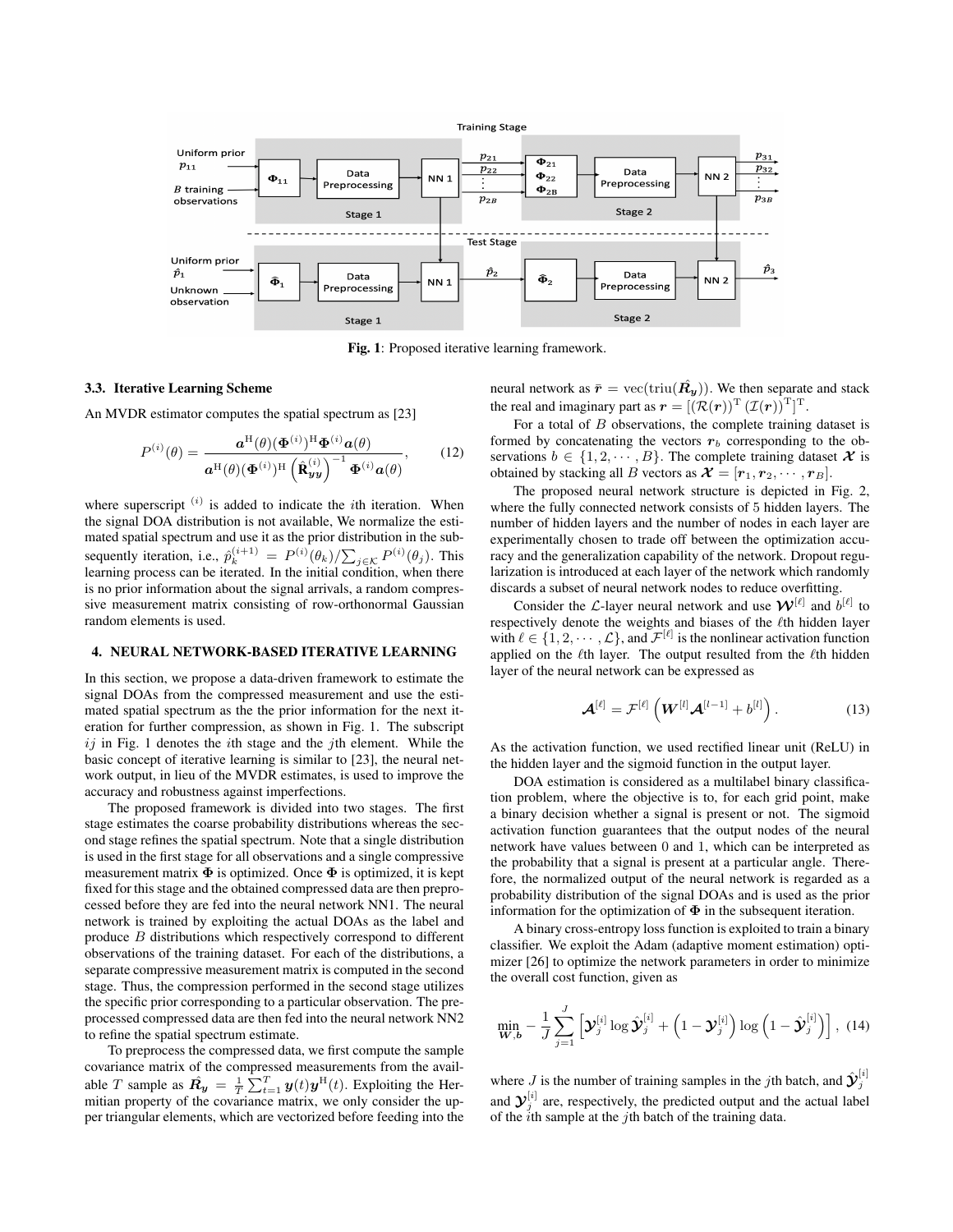

Fig. 2: Proposed neural network structure. The number in each dense layer indicates the number of neurons being used.

#### 5. SIMULATION RESULTS

We consider a massive MIMO system equipped with  $N = 50$  antennas which are arranged in a uniform linear fashion and are separated by half-wavelength. 9 uncorrelated far-field signals impinge into the array with input SNR of 20 dB and the number of snapshots is  $T = 100$ . We choose the compression ratio to be  $N/M = 5$ , which results in the dimension of the compressed measurement vector to be  $M = 10$ . The PDF of signal DOA is uniformly discretized with a width of  $\Delta \bar{\theta} = 0.1^{\circ}$ , rendering  $K = 1801$  components in the Gaussian mixture model. The step size in the iterative optimization of the sensing matrix  $\Phi$  is set as  $\gamma = 0.001$ .

We generate our training dataset by considering the signals impinging from directions within the range of  $[-90^{\circ}, 90^{\circ}]$ . The entire spatial space is discretized with a  $0.1^{\circ}$  interval, rendering 1801 direction grids. The antenna gains are independently generated from a uniform distribution between 0.5 and 1.5, whereas the phase errors are independently generated from a uniform distribution between  $-6^{\circ}$  and  $6^{\circ}$ . We randomly take 50,000 samples of the 9 sources from a uniform distribution to generate the training dataset, and 1, 000 samples are similarly generated as the test dataset.

For  $N = 50$  antennas and  $T = 100$  snapshots, the dimension of the array received signal is  $50 \times 100$ . Assuming no prior information in the first iteration, we consider the signal DOAs to be uniformly distributed over all angular bins. The compressive measurement matrix  $\Phi$  is optimized based on Eqs. (10) and (11). We then compute the  $10 \times 1$  compressed measurement vector y using Eq. (3). We then compute the covariance matrices of the compressed measurement vectors for all training data to feed to the neural network. The neural network is trained to learn a nonlinear relationship between the compressed measurements and the signal DOAs by minimizing the binary cross entropy cost function. We use Adam optimizer with a learning rate of 0.001 to train the network. The batch size is set to  $M = 64$  and 150 epochs are used for the training.

The normalized output of the neural network is regarded as the probability distribution of the signal DOAs and is then used as the prior knowledge for the optimization in the subsequent iteration. Unlike in the first iteration, in the subsequent iterations, we have 50, 000 different prior distributions corresponding to the 50, 000 training observations, each renders a separate optimize matrix  $\Phi$  associated with the specific observation.

In summary, we iteratively optimize the compressive measurement matrix  $\Phi$ . In the first iteration, we optimize a generic  $\Phi$  which is applicable for all observations based on a single uniform prior distribution. The neural network provides different outputs for different observations, which are used as prior distributions for the subsequent iteration. As we have specific priors for specific observations in this case, we will obtain a specific  $\Phi$  optimized for that specific observation, and the result is then used to compute the refined compressed measurement vectors.

We used the test dataset to evaluate the effectiveness of the proposed model. As an example, consider a test scenario where signals are impinging on the array with DOAs  $-64.3^{\circ}$ ,  $-43.6^{\circ}$ ,  $-11^{\circ}$ ,



Fig. 3: Probability of presence of signals in each angular grids.



Fig. 4: Performance using the method in [23].

 $-8.2^{\circ}$ ,  $12.3^{\circ}$ ,  $17.1^{\circ}$ ,  $19.9^{\circ}$ ,  $50.7^{\circ}$ , and  $67.6^{\circ}$ . Fig. 3(a) shows the neural network output after the first iteration. Although the result coarsely approximates the DOAs, it does not accurately resolve them due to uniform priors. This coarse spatial distribution is normalized and used as the prior in the next iteration. The results in the second iteration provide an accurate and sharp spatial spectrum, as shown in Fig. 3(b). For comparison, Fig. 4 shows the result obtained using the method presented in [23]. The performance is degraded because this method fails to learn the sensor impairments. It is noted that, in Fig. 3, the  $Y$ -axis results represents the neural network output which is obtained form a sigmoid activation function and depicts the probability in each angular grid. As such, it is different to the MVDR spectrum showing in Fig. 4.

#### 6. CONCLUSION

In this paper, we developed a neural network-based optimization method of the compressive measurement matrix to reduce the number of RF front-end chains in a massive MIMO system. The optimization is based on the maximization of the mutual information between the compressed measurements and the signal DOA without assuming any prior distribution of signal DOAs. The proposed method iteratively updates the signal DOA distribution used for optimization based on the network output of the spatial spectrum. The network is further trained to account for sensor imperfections. The proposed approach provides enhanced performance, faster convergence, and robustness against array imperfections.